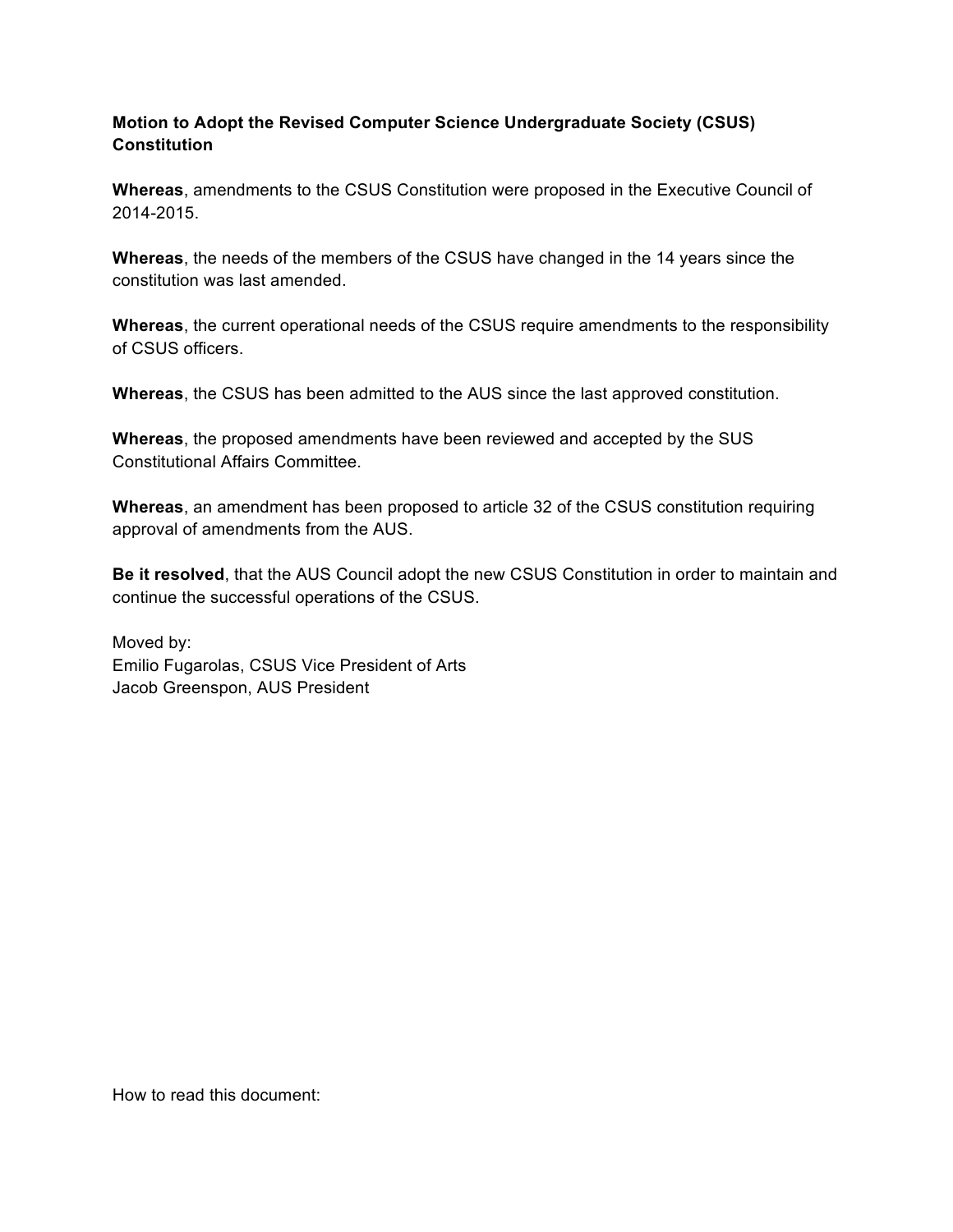Additions are highlighted in green and marked like so, <+ADDITION> Deletions are highlighted in orange and marked like so, <-DELETION>

# Constitution of the Computer Science Undergraduate Society of McGill University

### ### Preamble

The Computer Science Undergraduate Society (CSUS) is only a legal body within the compound of McGill University.

This organization is strictly a student organization and student interest group.

The CSUS is a non-profit organization and receives funding based on a formula as described in the<+ Arts Undergraduate Society,> Science Undergraduate Society and the Students' Society of McGill University<+, as well as organizations external to McGill University>.

**The CSUS is a non-profit departmental association of the Science Undergraduate Society and Arts Undergraduate Society**

# <+

**### Terms and Definitions** 

1. McGill University will be herein referred to as the "University".

2. The School of Computer Science at McGill University will be herein referred to as the "SOCS".

3. The Arts Undergraduate Society of McGill University will be herein referred to as the "AUS". 4. The Science Undergraduate Society of McGill University will be herein referred to as the "SUS".

5. The Students' Society of McGill University will be herein referred to as the "SSMU".

6. The members of the CSUS are also referred to as the "constituency" and these two terms are equivalent.>

## Part I -- The Society

### 1 Name

The official name of the Society, in English, shall be the "Computer Science Undergraduate Society of McGill University", and in French, "L'Association des Etudiants et Etudiantes en Informatique de L'Universite McGill", herein referred to as CSUS and AEIM respectively.

## ### 2 Membership

1. Membership of the CSUS shall be all students registered in an Undergraduate programme  $\leq$ in the School of Computer Science at the University><+offered by, or jointly with the SOCS>, subject to payment of fees prescribed in Article 4.

<-For the purpose of membership, any student registered in a Computer Science Major or Computer Science Honours programme shall be considered a member.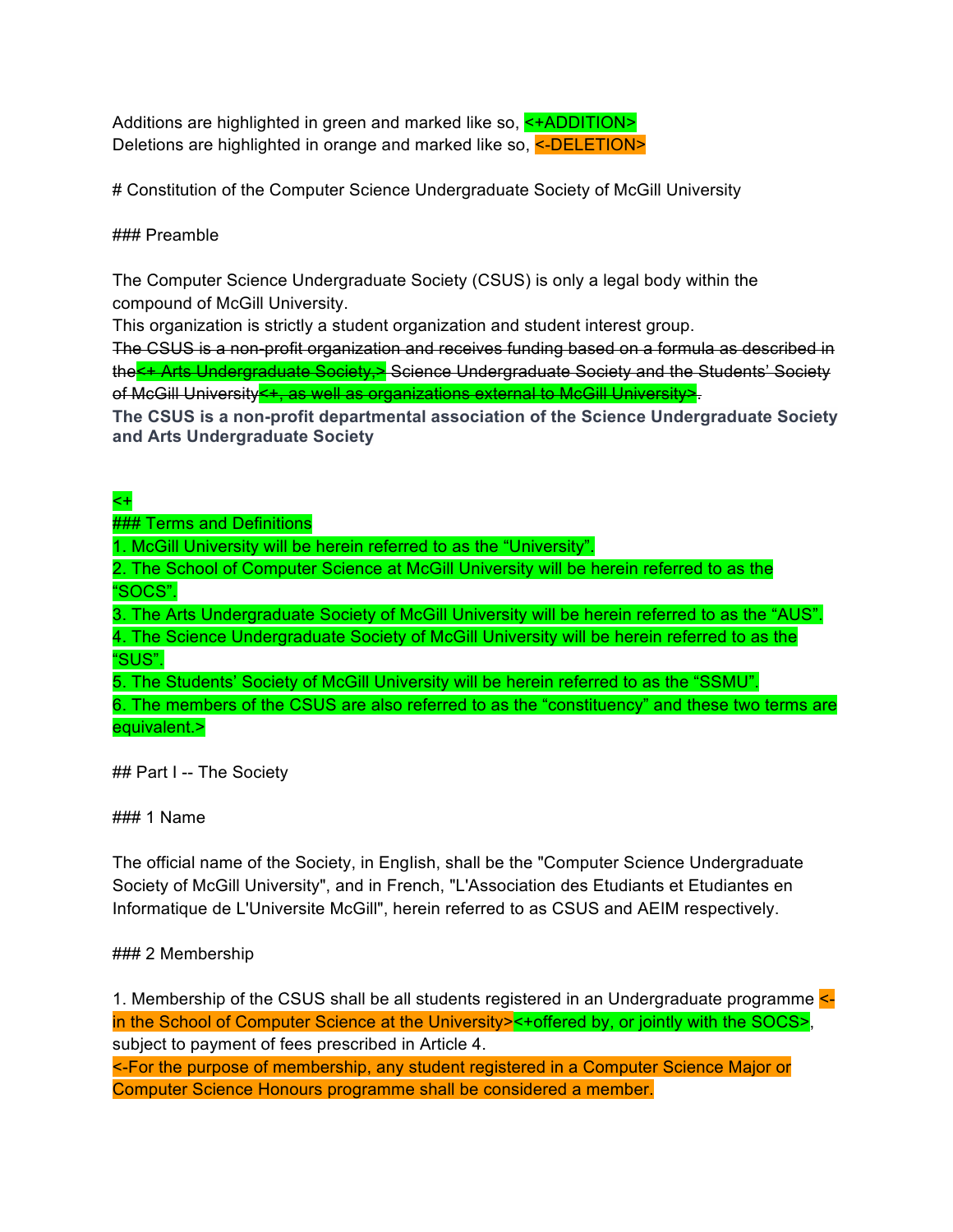Students registered in a Computer Science Minor or Computer Science Joint Honours may be granted membership by the Executive Council subject to Article 4 (payment).>

### 3 Purpose

<-The purpose of the CSUS is to represent and promote the views of its members and to implement academic, educational, cultural, social and other programmes of interest to its members.>

<+1. The purpose of the CSUS is to protect the academic rights and interests of its constituency.

2. Other duties of the CSUS is to represent and promote the views of its members and to implement academic, educational, cultural, social and other programmes of interest to its members.>

### 4 Society Fees

<-The fees for the CSUS will be determined by Science Undergraduate Society of McGill University (Hereafter referred to as SUS).> <+The fees for the CSUS will be determined by the SUS and AUS.>

### 5 Rights, Privileges and Obligations of Members

1. The rights of the members shall include the following:

(a) the right to vote in the CSUS general elections and referenda;

(b) the right to attend General Assemblies and Executive Council meetings of the CSUS< subject to the rules of procedure described in article 22>;

(c) the right to initiate referenda or General Assemblies according to articles 20 and 24; <-(d) the right to move or second a motion at any General Assembly;>

(e) the right to speak  $\le$ -for or against any motion  $\ge$  at any General Assembly;

(f) the right to nominate candidates for  $\leq$ +CSUS> $\leq$ -Society> elections according to the Electoral bylaws.

2. The privileges of the members shall include:

(a) holding office within the CSUS subject to the qualifications as specified in article 26;

(b) making use of the CSUS facilities and services.

3. The obligations of all members of the CSUS will be to conform to the CSUS Constitution, regulations and bylaws.

<-4. Every member has the right to request from the Vice-President Administration that a question be asked at any General Assembly or referendum of the CSUS pursuant to the requirements of articles 20 and 24 by submitting a petition bearing the signatures of twenty percent (20%) of the members of the CSUS.>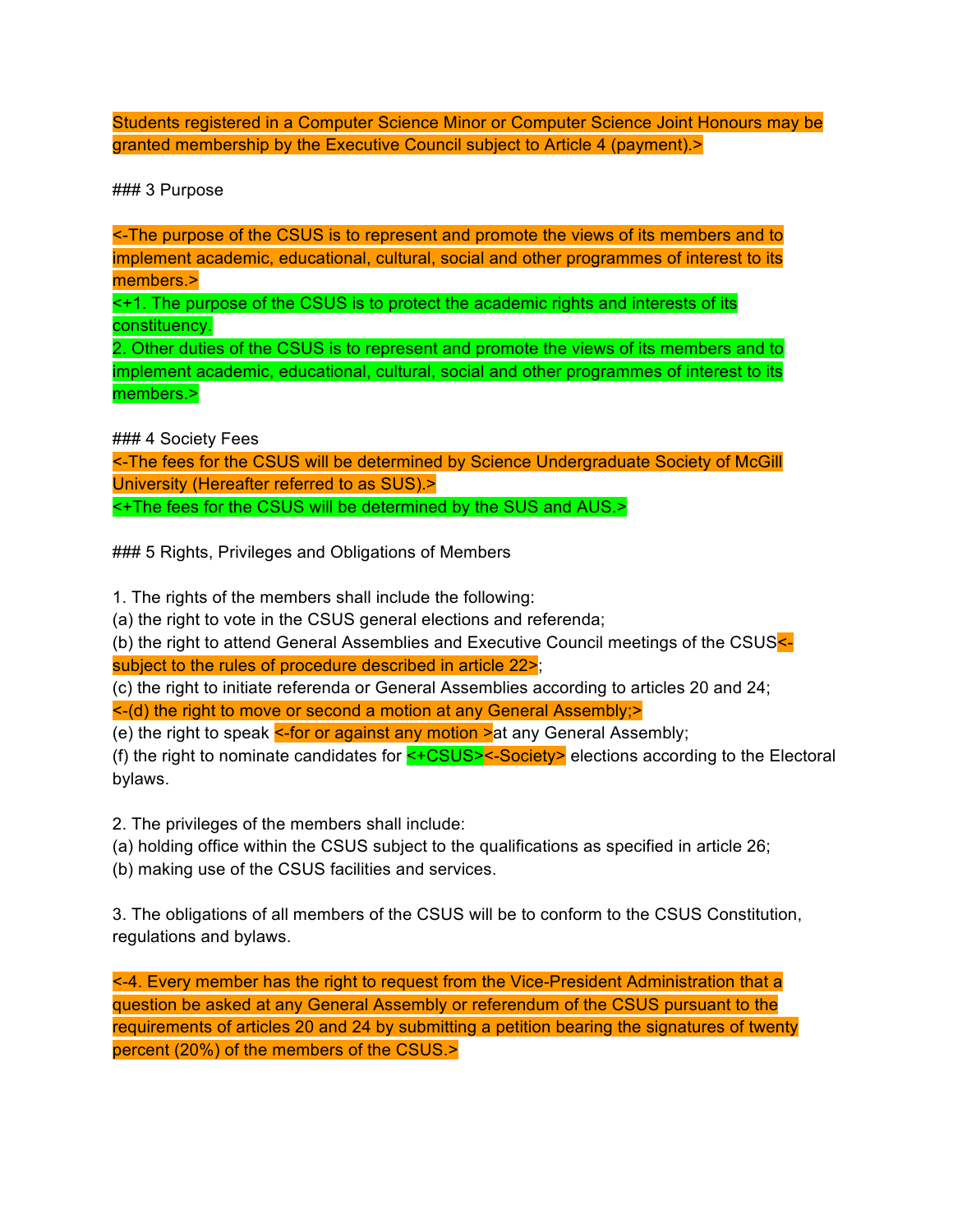5. No member is empowered to make purchase in the name of the CSUS or to financially obligate the CSUS in any way, until such permission has been granted <- to so purchase or obligate the CSUS > by the Executive Council of the CSUS.

6. No member is empowered to act as an agent of the CSUS unless permission to so act has been granted by the Executive Council of the CSUS.

### 6 Finances of the CSUS

1. The fiscal year of the <+CSUS><-Society> shall from April 15th to April 14th of the following year.

**1. The fiscal year of the CSUS shall from May 1st to April 30th of the following year**

2. The budget of the CSUS for the current fiscal year will be presented to  $\leq t$  the AUS and the SUS no later than October 1st.

3. The accounts of the CSUS shall be maintained according to standard accounting practice and shall be made available to the University auditors or any student on demand.

### 7 Languages of the <+CSUS><-Society->

1. English and French are the official languages of the <+CSUS><-Society>.

2. At all meetings of the <+CSUS><-Society and its committees>, members may use either official languages.

3. Resolutions of the <CSUS><-Society and its committees> may be adopted in either or both official languages.

4. Documents may be obtained from the CSUS in any particular language upon demand.

## Part II -- Organization of the <+CSUS><-Society>

<-### 8 The Executive Council

The Executive Council shall generate, formulate and implement the policies of the Society.>

### 9 Members of the Executive Council

1. The Executive Council shall consist of  $\leq$  + elected and appointed members. The elected

members are>:

(a) the President;

(b) the Vice-President Internal;

(c) the Vice-President External;

<-(d) the Vice-President Finance;>

(e) the Vice-President Academic;

(f) the Vice-President Administration;

<-(g) the U1 Representative.>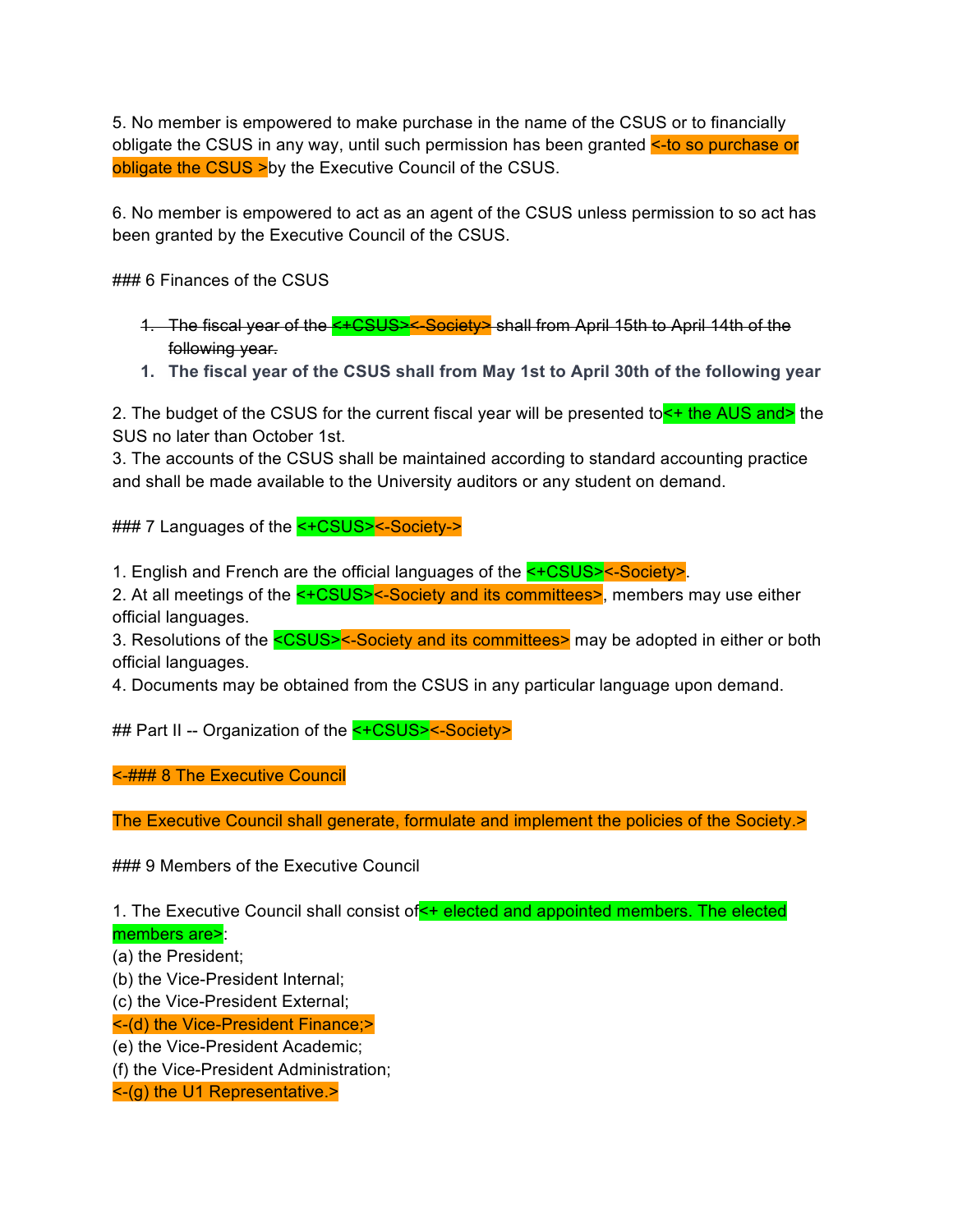# <+

And the appointed members are: (g) the Vice-President Finance; (h) the Vice-President Communications; (i) the Vice-President Events; (j) the Vice-President Arts; (k) the Vice-President Science; (l) the Equity Commissioner; (m) the Representatives appointed to the Executive Council.>

<+{Insert between 1 and 2}. Elected members of the Executive Council shall be elected according to the provisions of Part III - Elections.

{Insert between 1 and 2}. Appointed members of the Executive Council shall be appointed according to provisions set by the elected members of a new Executive Council **and by** 2-3 **members at large from the CSUS l**.>

2. Members of the Executive Council must be members of the CSUS for the entire duration of their mandate. No exception shall be granted.

3. No member of the Executive Council shall receive financial remuneration for the fulfillment of their mandate.

<-4. No student having been convicted for a criminal offense, internal or external of the University shall be allowed to take office. For the purpose of internal, a conviction by the University's Judiciary board; For the purposes of external, a conviction by any court of the land, be it municipal, provincial, Superior, Federal or the Supreme Court of Canada and all Court of Appeals.>

### 10 Powers and Duties

1. The Executive Council shall:

(a) define all general policies of the CSUS;

(b) coordinate and administer the policies, activities and other day to day affairs of the CSUS;

(c) act as the governing body of the CSUS, empowered to make all decisions and take

responsible and required actions on behalf of the CSUS;

(d) be held accountable to General Assembly and ensure the execution of General Assembly decisions;

(e) approve and/or reject budgets <+for the CSUS><-for all the CSUS Committees>; This task may be delegated to the Vice-President Finance with the approval of 2/3 majority of members present and voting.

<-(f) create or dissolve CSUS Committees;>

(g) uphold the Constitution, regulations, policies and bylaws of the CSUS;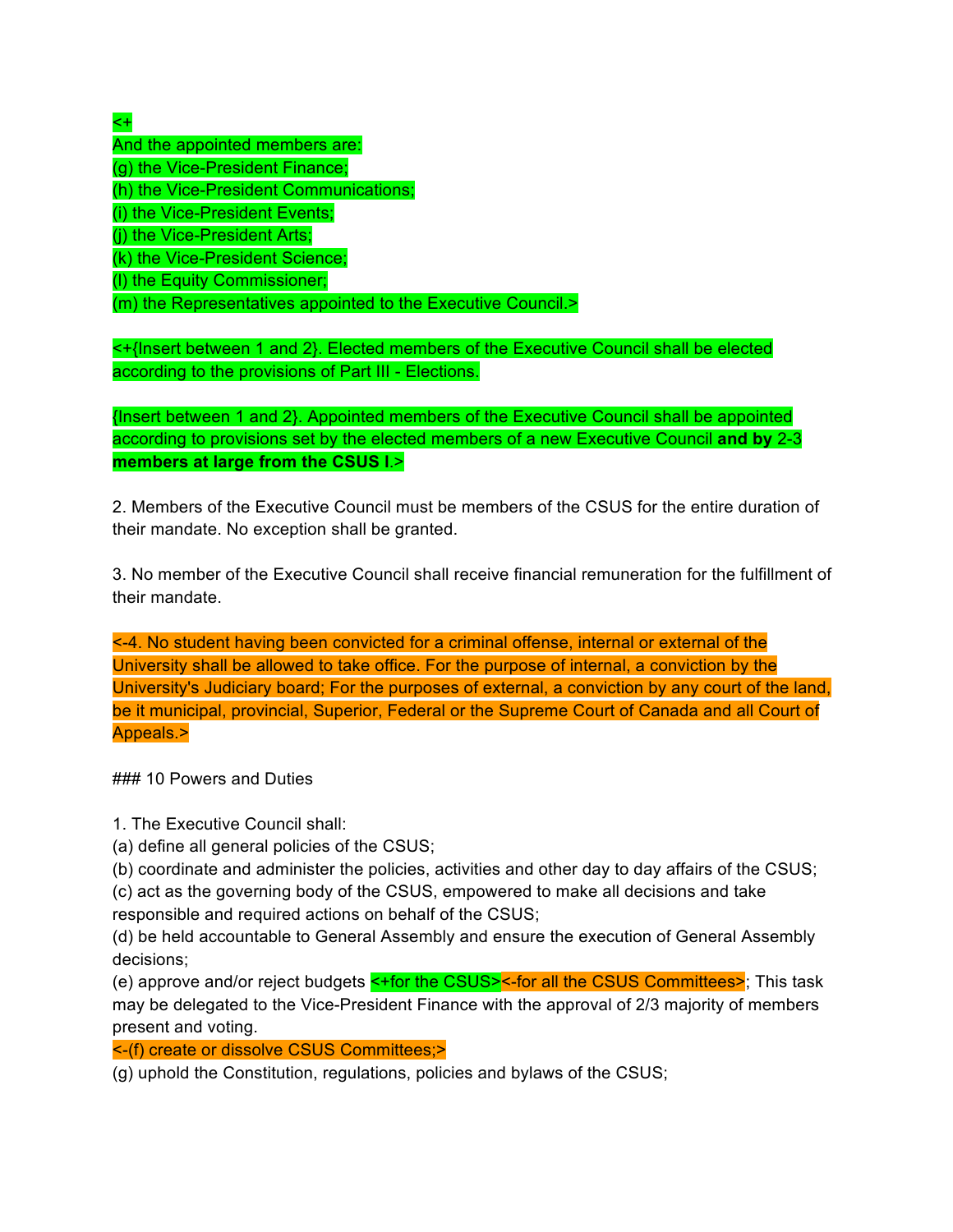<-(h) determine the membership fee of each member of the, subject to ratification by referendum according to article 24;>

(h) appoint the Chief Returning Officer;

<+(i) appoint the appointed members of the executive council

**(i) appoint the appointed members of the executive council with the help of any member of CSUS interested in taking part in the selection process**

(j) appoint Representatives **selected through interview process** subject to the procedures described in article 17.>

**(j) appoint Representatives subject to the procedures described in article 17 with the help of any member of CSUS interested in taking part in the selection process**

2. Signing powers of the <+CSUS><-Society> shall be exercised by the following, any two of whom shall be required for any given transaction:

(a) the President;

(b) the Vice-President Finance;

(c) the Vice-President Administration;

<+(d) the Vice-President External;

(e) the Vice-President Internal;

(f) the Vice-President Academic;>

<+or any three members of the Executive Council who are not representatives.>

3. Each member of the Executive Council shall prepare and submit to the Executive Council a year-end report no later than April 14th.

4. A member of the Executive Council shall cease to remain in office upon acceptance of their letter of resignation, or upon their impeachment.

4. **A member of the Executive Council shall cease to remain in office upon acceptance of their letter of resignation, upon their impeachment, or at the end of their term of office on April 30th.**

### 11 President

The President shall:

1. Coordinate and supervise the affairs of the <+CSUS><-Society>;

2. Call and chair over the Executive Council meetings;

3. Chair General Assemblies;

<-4. Serve as an ex-officio member of all Society committees;>

5. Be the official representative of the <+CSUS><-Society>.

### 12 Vice-President External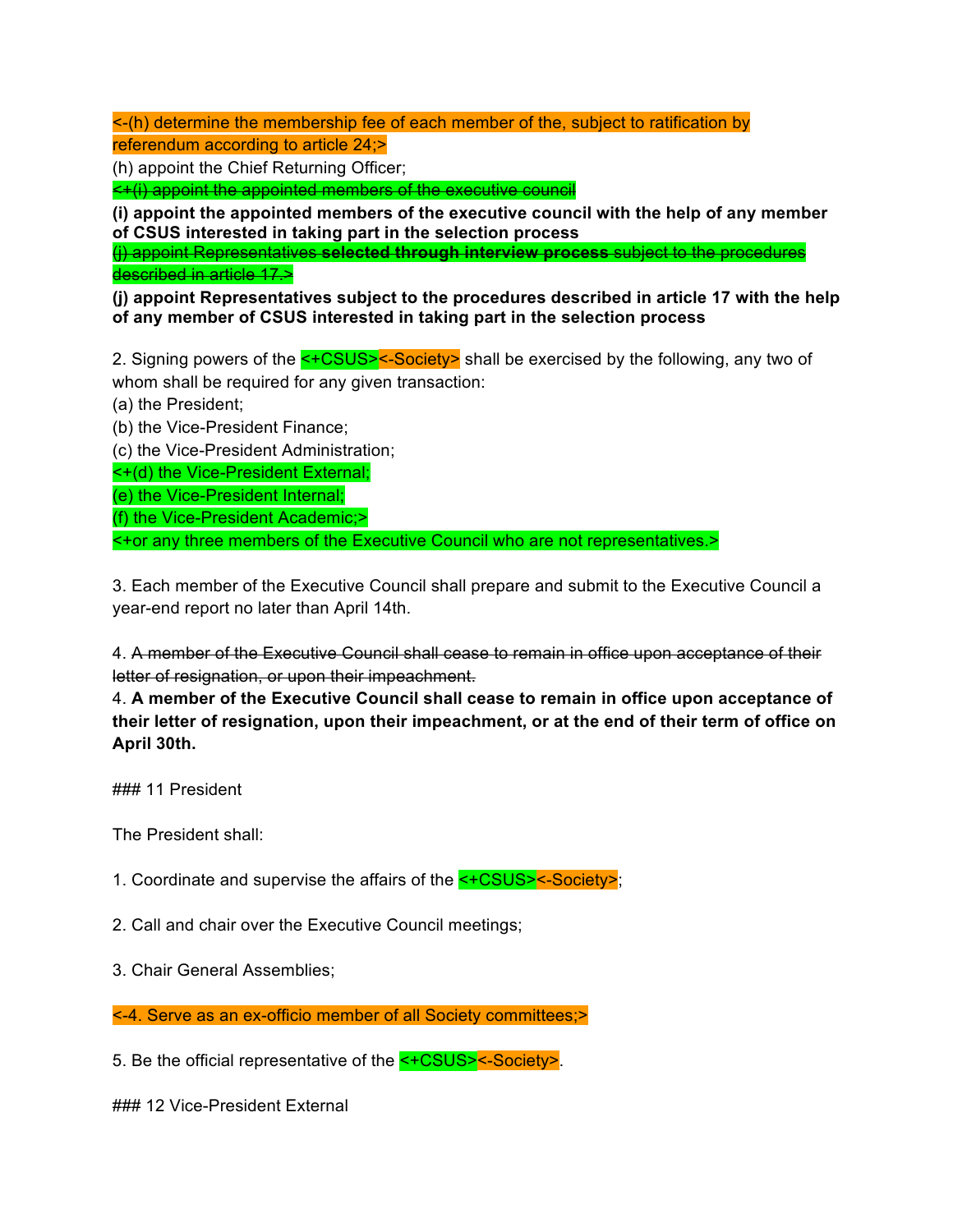The Vice-President External shall:

1. In the absence of the President, be empowered to perform any function of the President;

2. Be responsible for maintaining links with student organizations at the university, provincial, federal and international levels and with computer science student societies of other universities;

3. Be responsible for maintaining relations with industry, government and other groups outside the University.

### 13 Vice-President Internal

The Vice-President Internal shall:

1. Be responsible for the organization of social, cultural and other activities for the members of the CSUS;

<-(a) The Vice-President Internal shall be chair of the Social Activities Committee (SAC).>

2. Maintain and promote relations with other Faculties, Student Associations and administrative bodies of the University (Internal Affairs).

3. Be responsible for the <+CSUS><-Society>'s facilities and equipment.

<+4. Direct, support, and coordinate the activities of the Vice-President Events, Vice-President Arts, and Vice-President Science and carry out their duties when they are not able to do so.>

### 14 Vice-President Finance

The Vice-President Finance shall:

1. In cooperation with the Executive Council, prepare the annual budget of the CSUS, which shall include the actual expenditures from the previous year, before October 15;

2. In cooperation with the Executive Council, manage the funds of the CSUS;

3. Keep proper financial accounts and records;

4. Prepare a year-end financial report by April 14th<sup><-</sup> for review by an independent person at minimal cost to the Society>.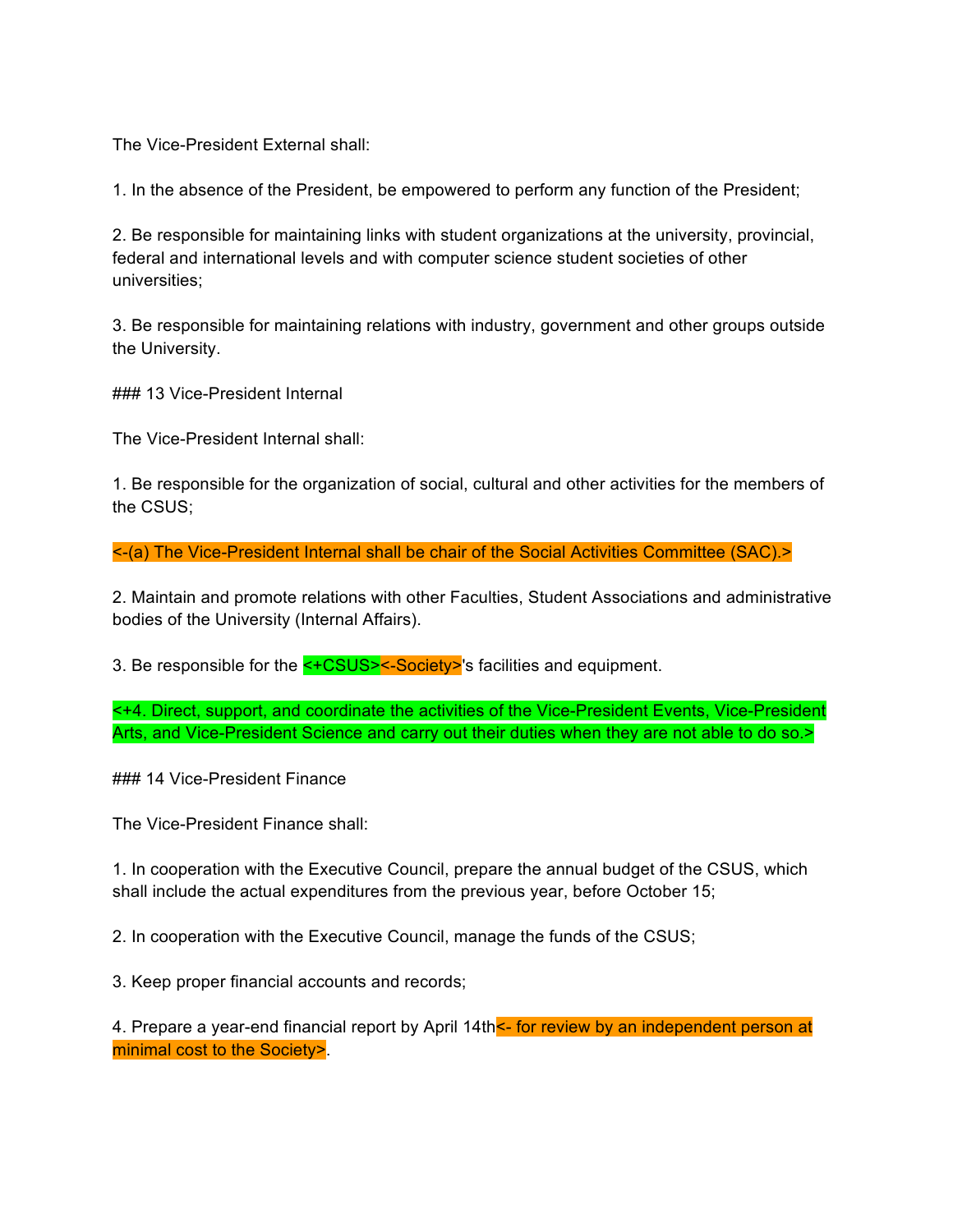5. Present a complete semester-end financial report that shall be made public and shall be readily available to the constituents.

### 15 Vice-President Academic

The Vice-President Academic shall:

1. Be responsible for all educational and curricular concerns of the CSUS, whether they be internal or external to the University.

2.  $\leq$ -(may) >Represent a $\leq$ +ny> student, upon the  $\leq$ -demand> $\leq$ +request> of the student in writing, in any judicial or academic or social proceedings taken against the student by the University, or a delegate appointed by the University.

<-3. be chair of the University Academic Committee (UAC).>

### 16 Vice-President Administration

The Vice-President Administration shall:

1. Be responsible for preparing and issuing agendas and minutes of the CSUS Executive Council meetings and General Assemblies at least three (3) school days prior to any CSUS Executive Council meeting or General Assembly;

2. Promote and coordinate communication within the <+CSUS><-Society>;

3. Maintain the files of the <+CSUS><-Society>;

4. Ensure members of the CSUS Executive Council attend meetings;

5. Be responsible to have official minutes of the Executives and the General Assembly readily available on demand.

<-6. Serve as an ex-officio member of all Society committees;>

<+### {Insert between 16 and 17} Vice-President Events

The Vice-President Events shall:

1. Preside over the planning and delivery of activities organized by the CSUS;

2. Promote the above activities to members of the CSUS;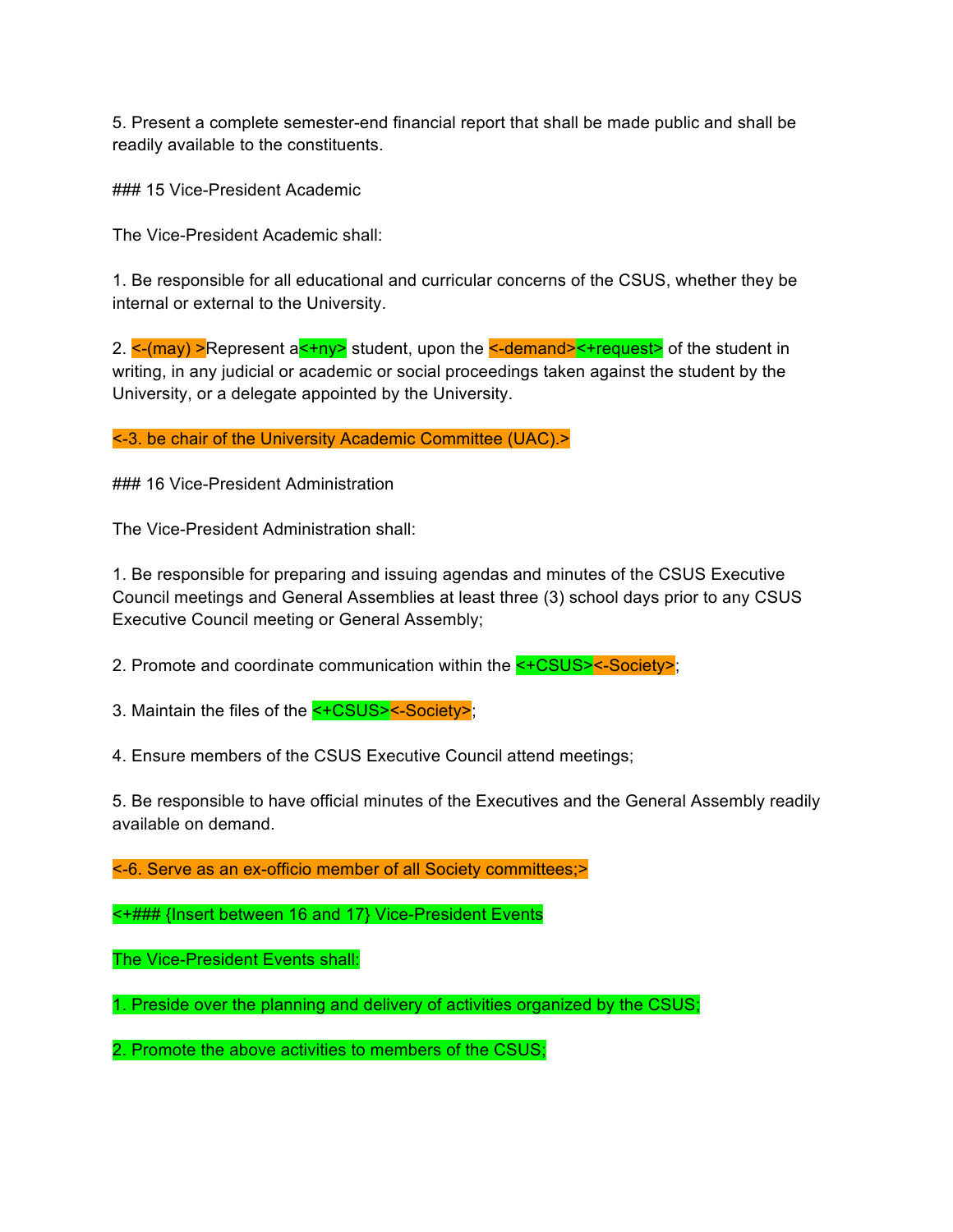3. Assess feedback and explore possibilities for new activities to better engage the member of the CSUS.

### {Insert between 16 and 17} Vice-President Communications

The Vice-President Communications shall:

1. Create and maintain the mechanisms by which the CSUS communicates with its constituents;

2. Monitor interactions between the CSUS and its constituency on social media, advertisements, and anywhere else constituents may choose to communicate with the CSUS;

3. Inform the constituency of activities and news of the CSUS.

**### {Insert between 16 and 17} Vice-President Arts** 

The Vice-President Arts shall:

1. Attend every meeting of the AUS Legislative Council;

2. Act as a liaison between the AUS and the CSUS;

3. Promote and represent the interests of constituents in the Faculty of Arts.

**### {Insert between 16 and 17} Vice President Science** 

The Vice-President Science shall:

1. Attend every meeting of the SUS General Council;

2. Act as a liaison between the SUS and the CSUS;

3. Promote and represent the interests of constituents in the Faculty of Science.

### {Insert between 16 and 17} Equity Commissioner

The Equity Commissioner shall:

1. Promote diversity and equity for underrepresented groups in CSUS;

2. Act as a liaison to other diversity bodies both inside and outside of the university;

3. Investigates strategies to build a supportive and inclusive community;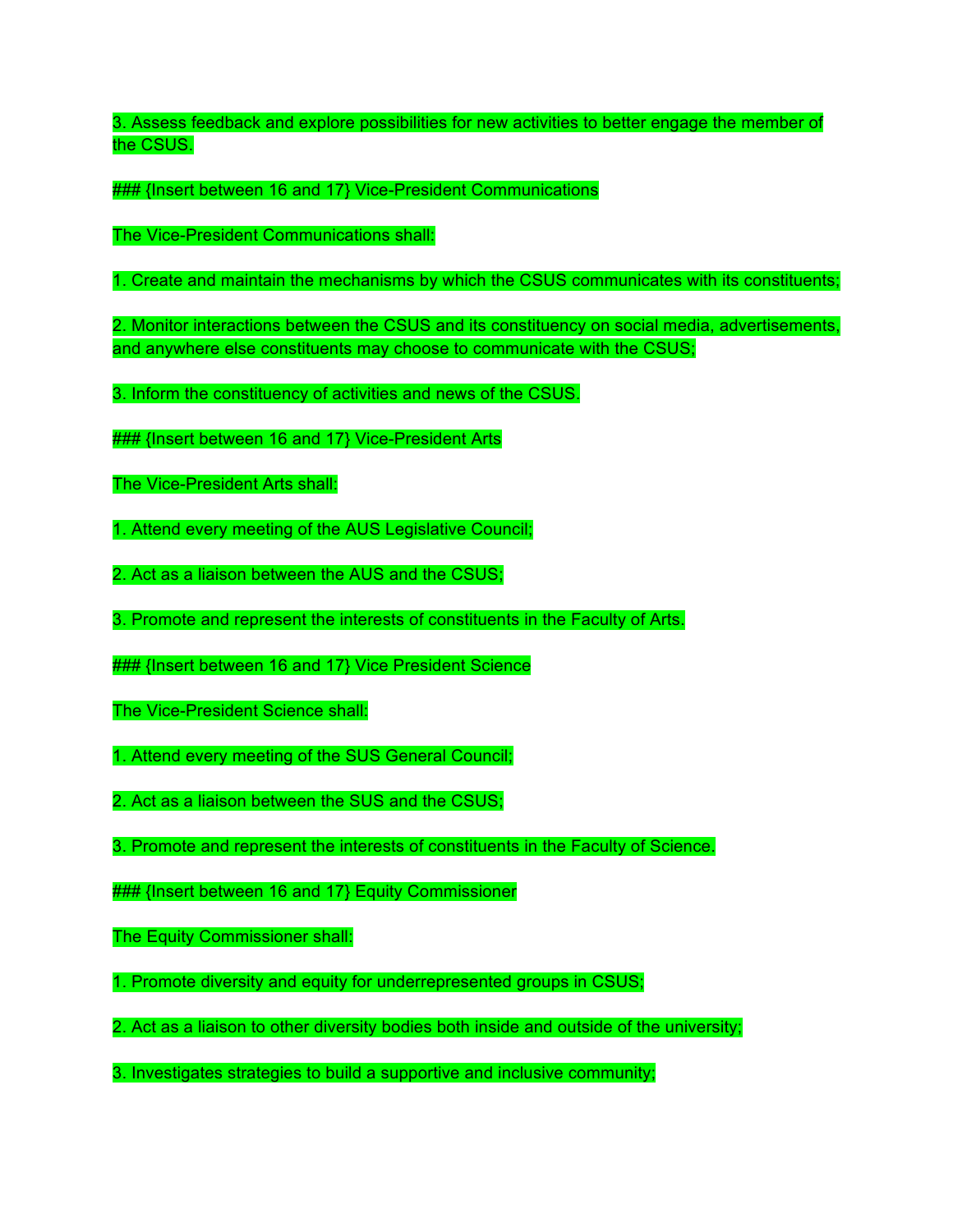4. Improve equity, respectfulness and dialogue within the department;

5. Be responsible for the Diversity@SOCS group;

6. Participate in at least one (1) anti-oppression / equity training or workshop. >

<+### 17 Representatives of the CSUS

1. The Executive Council may appoint up to twelve (12) representatives to provide representation on the Executive Council of the various constituencies of the CSUS' members.

2. The Executive Council must appoint at least one (1) U1 Representative and one (1) Help Desk Representative.

3. The Executive Council must consider appointing a representative for a certain interest upon receipt of a petition of 10 members of the CSUS. The petition must contain the words, "We, the undersigned, request the appointment of a representative of CSUS for  $\ldots$ . >

<+#### U1 Representative><-### 17 U1 Representative>

The U1 Representative shall:

1. Act as liaison between the U1 students and the Executive Council;

- 2. Represent the views of the U1 students at meetings of the Executive Council;
- 3. Hold a meeting of the U1 students when necessary.

<-4. Serve on the University Academic Committee (UAC) as Vice-Chairperson.

5. Serve as the Vice-Chair of the Executive Council.>

<+#### Help Desk Representative

The Help Desk Representative shall:

1. Act as liaison between the Help Desk tutors and the Executive Council;

2. Find, interview, and appoint tutors to the Help Desk;

3. Create and maintain the schedule for tutors;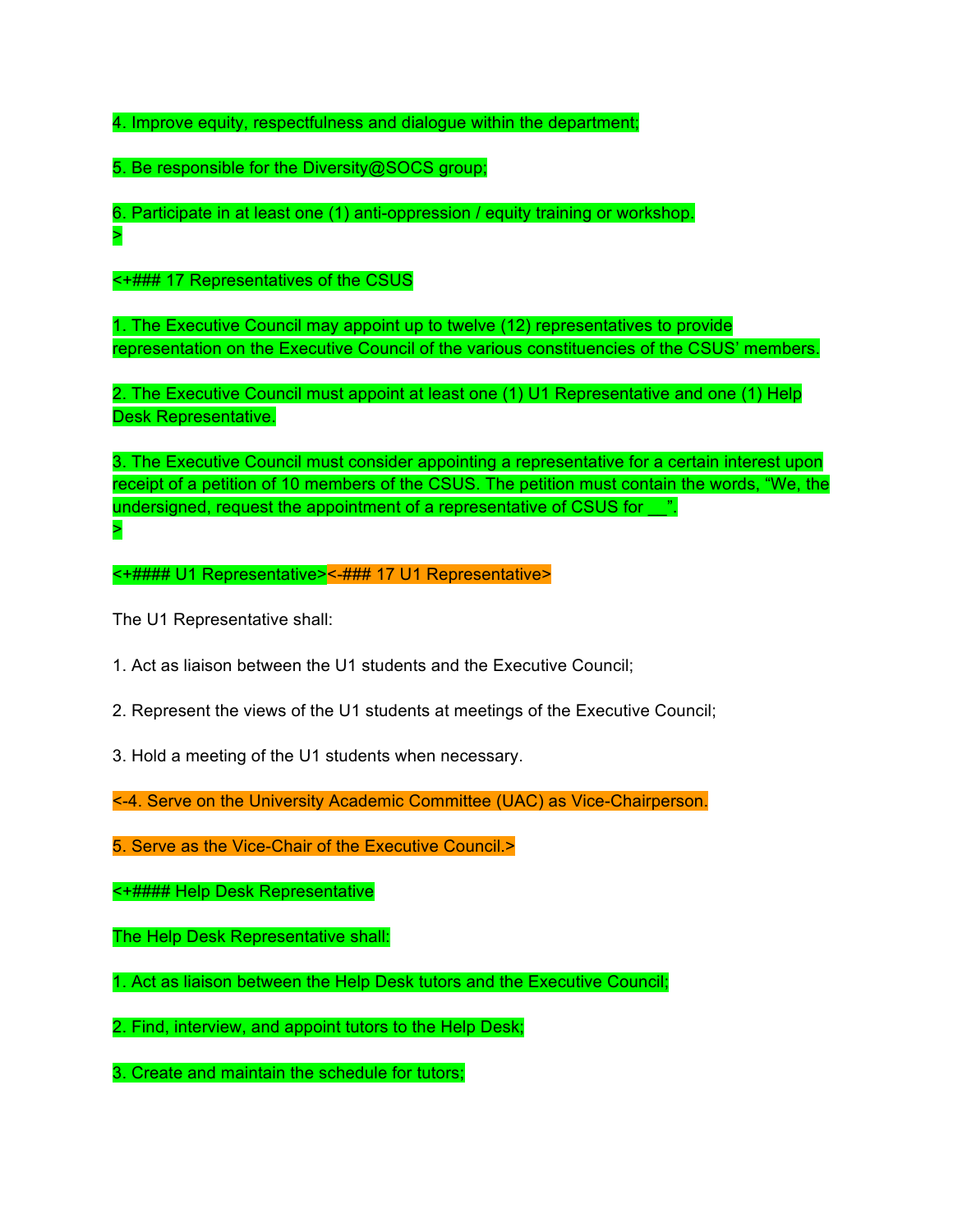4. Obtain and deliver to all tutors who have successfully completed their appointment a letter attesting to the number of hours they have contributed at the end of each academic semester;

5. Organize and deliver rewards for the tutors to recognize their contribution. >

### 18 Meetings of the Executive Council

1. The CSUS Executive Council shall hold meetings at least once every two weeks while classes are in session.

2. Quorum for a Regular meeting of the CSUS Executive Council shall be four (4) members.

3. Each member of the Executive Council shall have a single vote, except for the President who shall only vote to break a tie.

<-4. If the Chairperson wishes to add his comment(s) to the discussion, he/she must first pass the chair to the next executive (in order of succession). [Definition: Comments - Any statement(s) that may have any bearing to the discussion; excluded are Chairperson's remarks about (see Robert's Rule of Order), and decisions of the Chair.>

5. In case of an emergency, the President may call a special meeting at any time, provided that all executives are present, or upon the signing of a waiver of notice by all executives.

### 19 Powers of Assembly

1. The General Assembly may make any decision, including the ratification or rejection of any Executive Council decision.

2. The General Assembly may also impeach a (the) member(s) of the Executive Council as prescribed under Article 25<sup><-</sup> and the Impeachment Annex>.

### 20 Meetings of the General Assembly

1. The General Assembly may be called by a resolution of the Executive Councilor by a petition signed by at least twenty percent (20%) of the members of the Society. <-(It is advised that at least one General Assembly be held once per semester as to allow students to become involved with the affairs of the Society).>

1. **The General Assembly may be called by a resolution of the Executive Councillors by a petition signed by at least 50 members of the Society.**

2. A notice announcing the meeting of the General Assembly shall be posted at least five (5) teaching days prior to the convening of the General Assembly. The notice must be posted in areas where the maximum number of CS students will be able to see.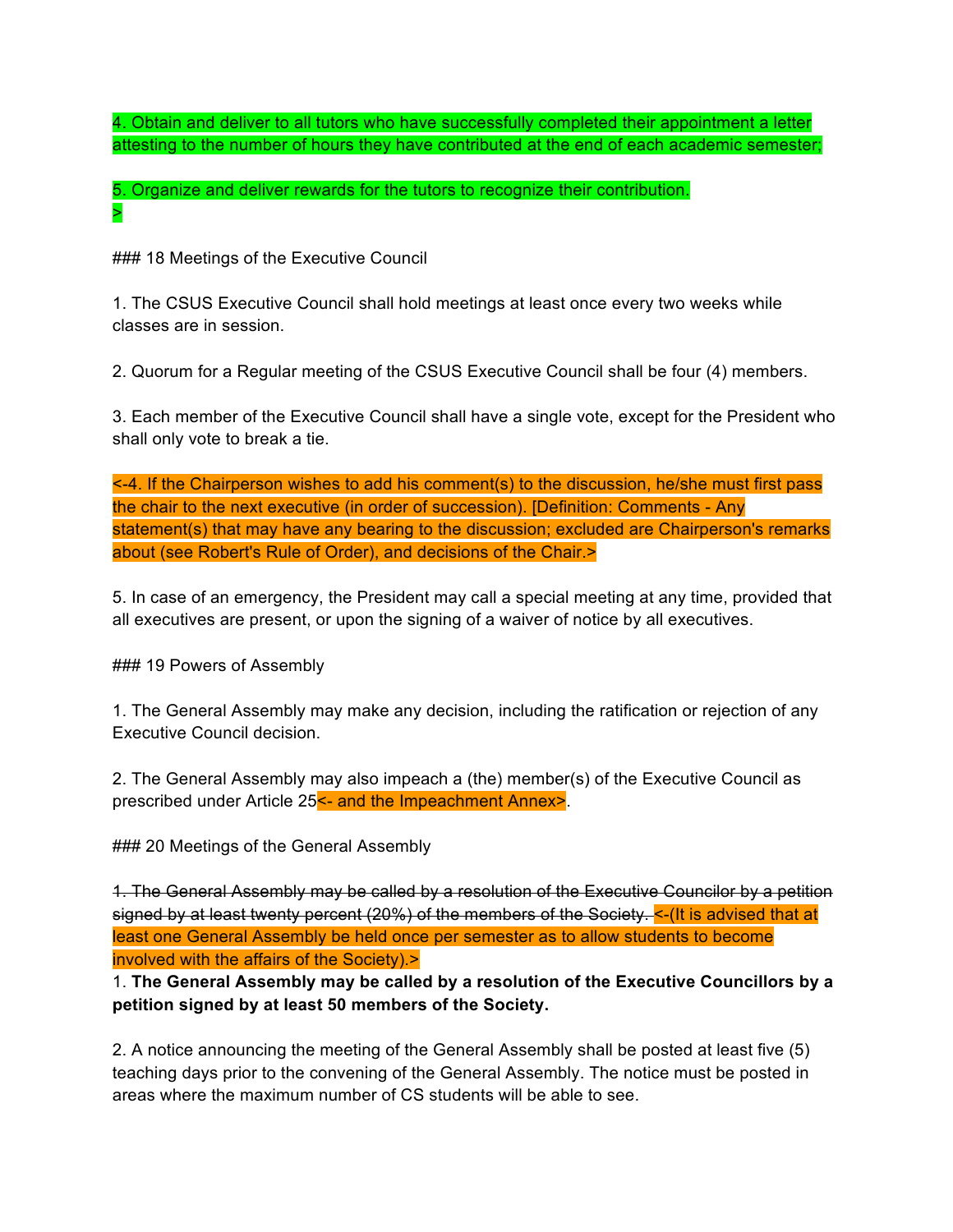<-3. Motions to be presented at the General Assembly must be submitted to the Vice-President Administration at least three (3) school days prior to the General Assembly. However motions may be made at a General Assembly by any student after having secured the floor.

4. The order of business and motions to be presented at the General Assembly shall be posted two (2) school days prior to the General Assembly. The notices must be placed in areas where the maximum number of CS students will be able to see.>

5. The Quorum for the General Assembly shall be K-twenty percent (20%)><+the lesser of 30 members of CSUS or ten percent (10%) of the> members of the <+CSUS><-Society>.

**5. The Quorum for the General Assembly shall be the lower standard of measure between ten percent of members or 50 members of the CSUS.**

<-6. Procedure at the General Assembly shall be subject to the rules of order stated in article 22.

7. A General Assembly of the CSUS shall be held at least twice every school year. (Recommended: once every semester).> <+6. A General Assembly of the CSUS shall be held within twenty (20) school days upon receipt of a petition of 10 members of the CSUS. The petition must contain the words, "We, the undersigned, request a General Assembly of the CSUS".>

<-### 21 Committees of the CSUS

1. Any member of the CSUS is eligible to hold chair on a CSUS Committee, unless otherwise specified.

2. Each Committee shall be responsible for submitting a year-end report to the Executive Council no later than April 1st. (Although it is recommended that a weekly and/or a semesterend report be given to the Executive Council).

3. A Committee shall be defined by its own separate bylaws, subject to approval by the Executive Council.

4. The CSUS may, as it sees fit, establish Committees to assist the Executive Council. No member shall be renumerated for their services render, unless authorized by the Executive Council.

5. The creation or dissolution of a Committee or the modification of its bylaws shall require a resolution with two-thirds (2/3) majority present and voting in the Executive Council.>

<-### 22 Procedure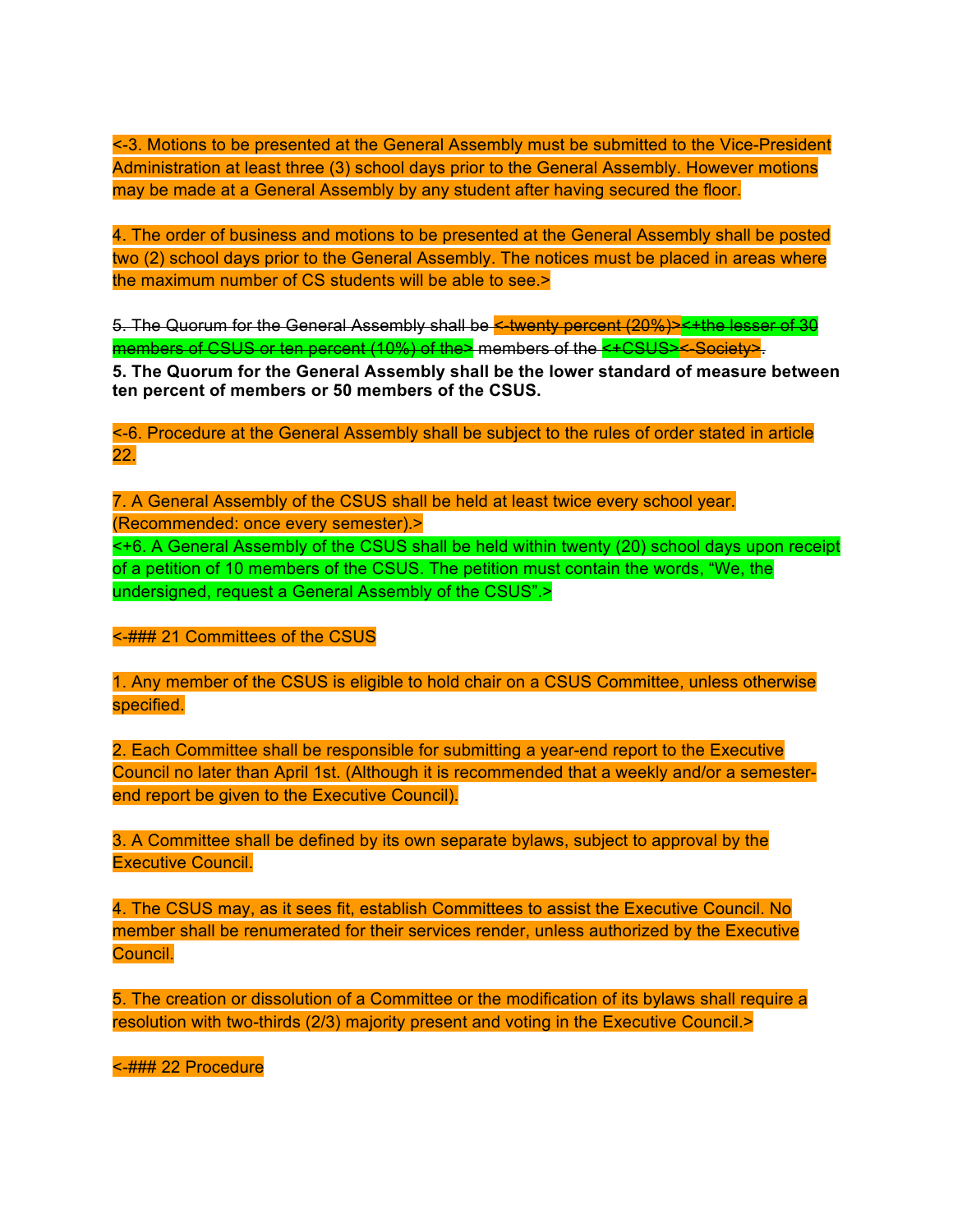The rules of procedure for all meetings of the Executive Council and the General Assembly shall be the most recent edition of Roberts' Rules of Order. (Note: An annex must be inserted to the Constitution if a permanent change is made to Roberts' Rules of Order).>

### ### 23 Electoral Officer

1. The Chief Returning Officer (CRO) shall be responsible for all aspects of the administration of CSUS elections and referenda according to the Electoral bylaws of the CSUS.

2. The CRO may not be a candidate in any Society election; if he wishes to be a candidate for any elected Society position, the CRO shall resign from the position of CRO. The Executive Council shall then elect a new CRO subject to Article 28.

3. The CRO may be removed from office for dereliction of duties as specified in Article 25.

### ### 24 Referenda

1. A Referendum may be initiated by a resolution of the Executive Council or a petition signed by at least twenty percent (20%) of the members of the Society. The requirements for impeachment are described in article 25.

2. Notice of the referendum question, voting location and voting hours must be posted no less than six (6) school days before the vote is to take place. All notices must be posted in highly public area, especially areas frequented by CS students.

3. The referendum shall be held according to the Electoral bylaws <+and procedures stipulated in part III (Elections) of the constitution  $\geq$  of the CSUS.

4. The Referendum shall be considered valid only if a minimum of  $\leq$ -thirty percent (30%)  $\geq$ -ten percent (10%)>of the CSUS members vote.

5. A simple majority is required to pass a referendum. The requirements for constitutional amendments are stated in article 32.

6. The result of a Referendum shall be binding on the Society and take precedence over decisions of the Executive Council and the General Assembly.

#### ### 25 Impeachment

1. A member of the Executive Council may be removed by way of referendum initiated by either: (a) two-thirds (2/3) majority vote of the Executive Council;

(b) a petition signed by twenty-five percent (25%) of the members of <-his or her constituency><+the CSUS>.

**25.1 (b) a petition signed by 100 members of the CSUS**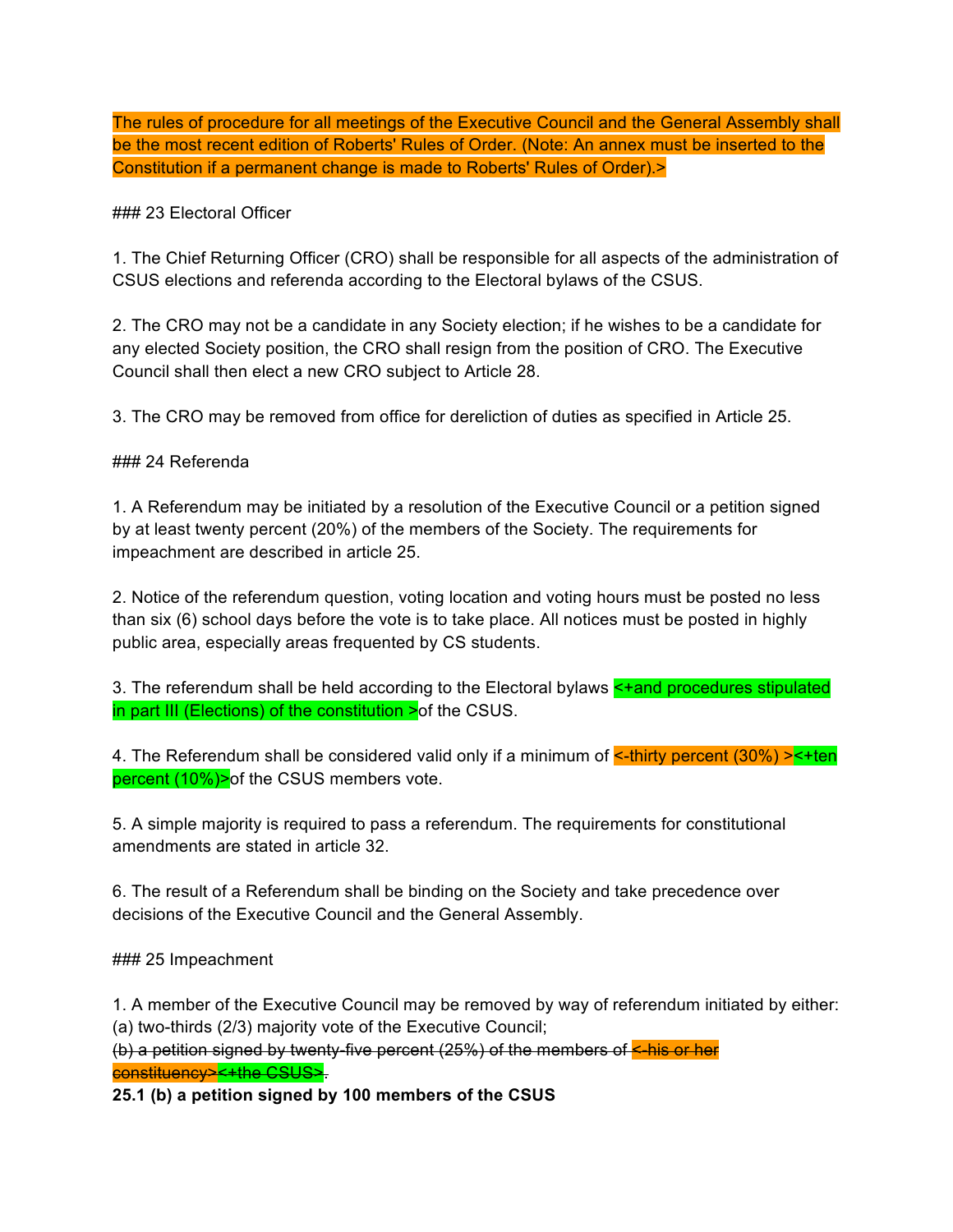2. The CRO may be relieved of his or her duties by a two-thirds (2/3) vote of the Executive Council.

<-3. Impeachment procedures to be followed are specified in Annex 1 : IMPEACHMENT Proceedings.>

##Part III -- Elections

### 26 Eligible Voters < -, Procedures > and Candidates

<+1. All undergraduate students recognized as being in a program offered by the SOCS at the start time of a ballot are considered to be eligible voters.>

<-1. The following shall be elected by and from the regular members of the CSUS: (a) the President; (b) the Vice-President Internal; (c) the Vice-President External; (d) the Vice-President Finance; (e) the Vice-President Academic; (f) the Vice-President Administration.>

<-2. The U1 Representative shall be elected by and from the regular members who are in their first year of studies in a computer science programme.>

3. The Chief Returning Officer may not be candidate in any election of the CSUS.

<-### 27 Procedures>

1. Elections for all <**+** elected> members of the Executive Council <- except the U1 Representative> shall be held between March 1st and March 31st.

<-2. Elections for the U1 Representative shall be held during the month of September.>

3. The elections shall be held according to the Bylaws of the CSUS.

### 28 Filling of Vacancies

In the event of a<sup>k-</sup>n Executive> vacancy<sup>k+</sup> of an elected position on the Executive Council>, the Executive Council shall instruct the CRO to hold a by-election according to the Electoral bylaws of the CSUS.

### 29 Terms of Office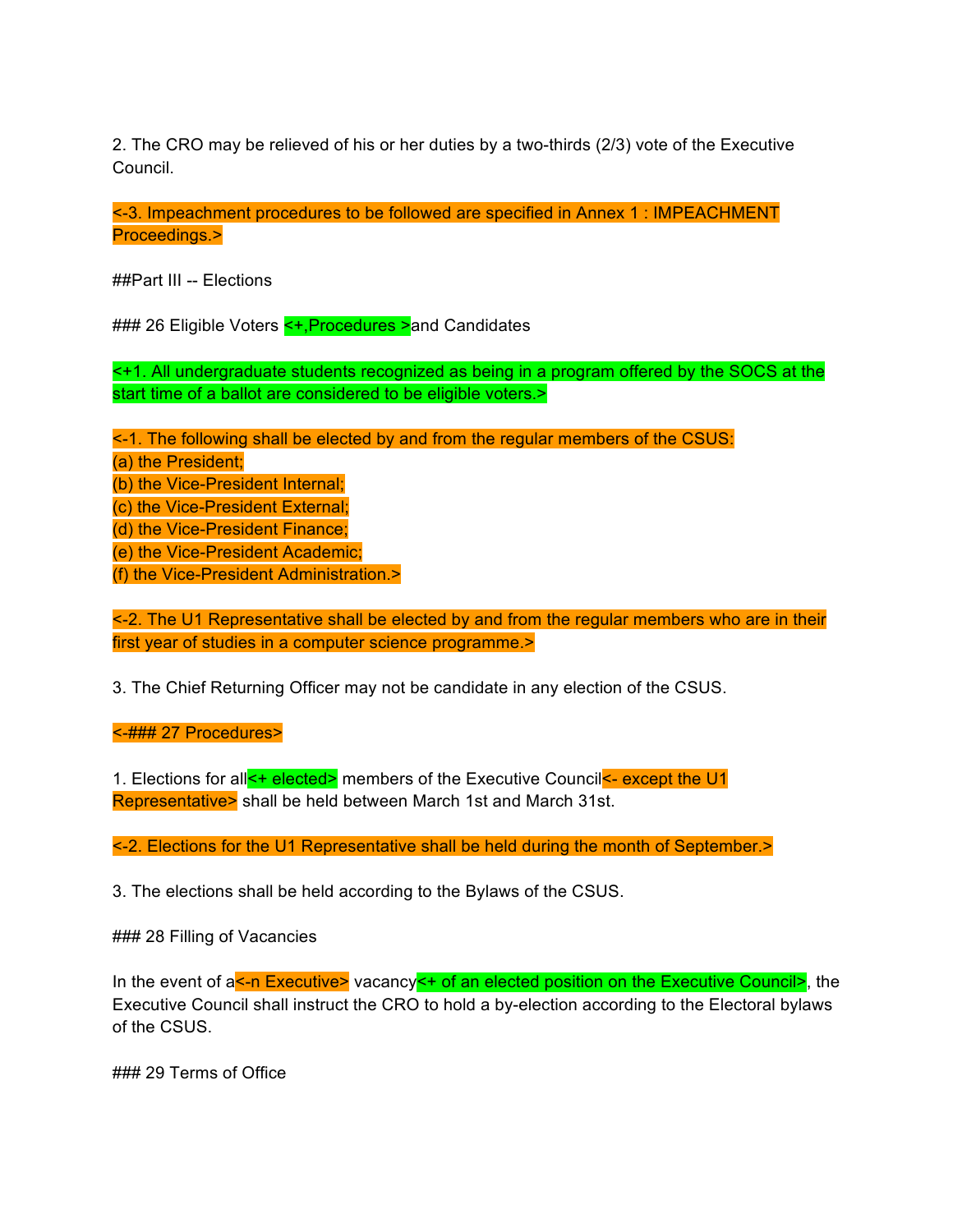1. The terms of office for all members of the Executive Council - except the U1 Representative> shall begin ons+ or after> the 15th of April and<+ end on the 14th of April of the following vear><-last one year>.

**1. The term of office for all members of the Executive Council shall begin on May 1st and end April 30th of the following year**

<-2. The terms of office for the U1 Representative shall be from the day he or she is elected to April 14th of the following calendar year.>

### 30 Order of Succession

1. For the purpose of continuity, in the case of prolonged absence, illness, resignation,

impeachment or death of an executive, the following options are available:

(a) Another executive may assume the duties;

(b) A by-election subject to the Election By-laws.

<-(c) Hiring of an Executive Director to complete the mandate of the executive in question. No member of the Executive may be hired or renumerated for their services rendered.>

2. In the event of prolonged absence or illness, resignation, impeachment or death of the President of the CSUS, the order of succession shall be as follows:

(a) Vice-President External;

<- (b) Vice-President Finance;>

(c) Vice-President Internal;

(d) Vice-President Administration;

(e) Vice-President Academic;

<+(e) Vice-President Finance;

(f) Vice-President Events;

(g) Vice-President Communications;

(h) Vice-President Science;

(i) Vice-President Arts;

(j) The representatives in order of date of appointment.>

<-(f) U1 Representative.

(g) C.R.O.>

By definition, a person is incapacitated when he/she is no longer able to perform the duties as specified in the **<+CSUS><-Society>'**s Constitution, and is unable to continue their mandate.

The C.R.O. is listed, in the event none of the members of the Executive Council is able to assume the office of President, shall be the acting President until such time as an election or byelection is held to fill all vacancies as prescribed by the <+CSUS><-Society>'s Constitution and Electorate Bylaws.

## Part IV -- The Constitution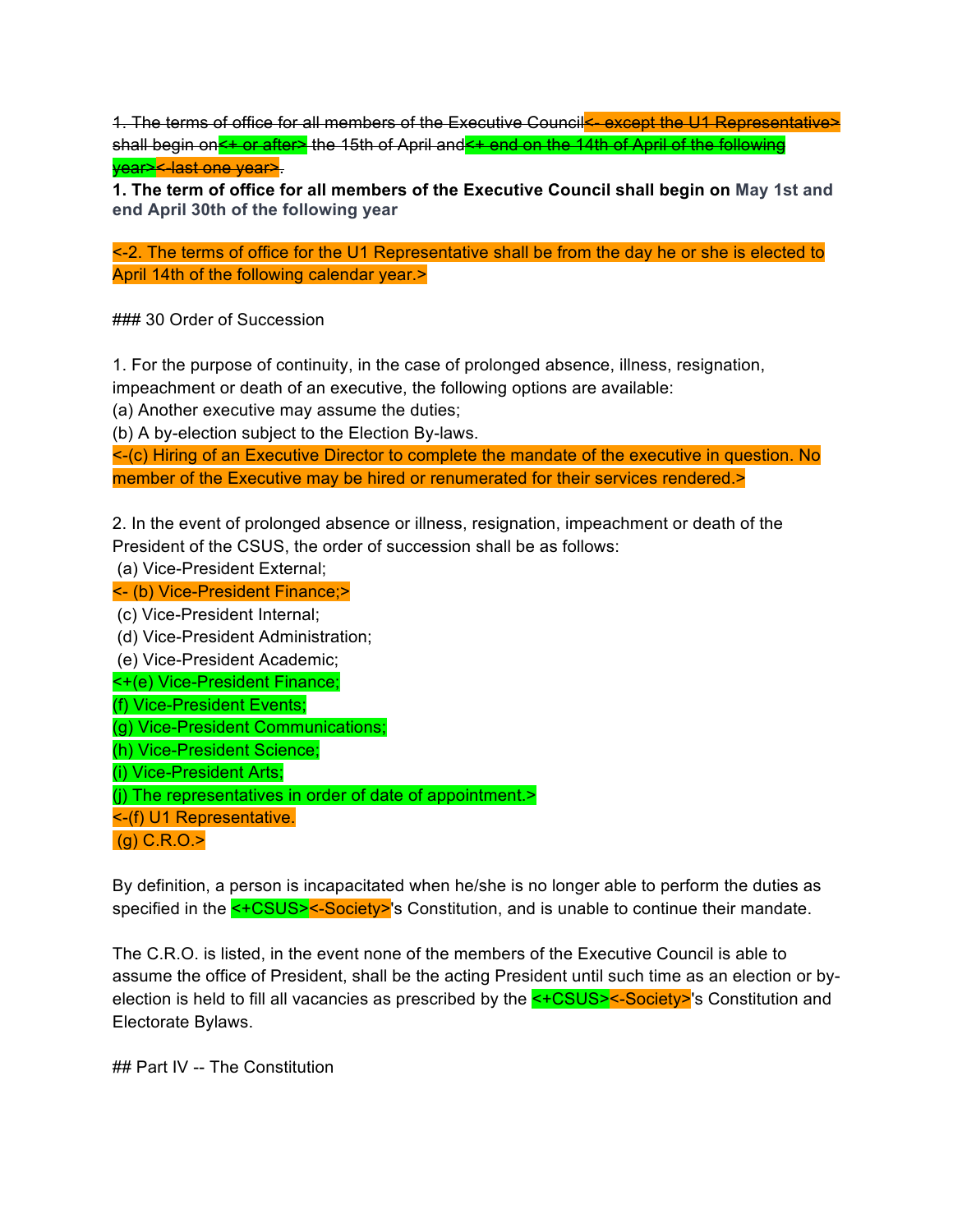### 31 Superseding Clause

This Constitution supersedes and repeals all previous Constitutions of the **<+CSUS><-Society>**.

### 32 Constitutional Amendments

 $\leq$ +1. >The Constitution of the society may only be amended by a referendum in accordance to Article 24 with a majority of two-thirds (2/3) of the members voting in favour.

<+2. All amendments of the constitution must be approved by the SUS and AUS in accordance with their procedures for amendments.>

### 33 Coming into force

1. The Constitution shall come into force <-April 4th, 1990><+{date of the end of the referendum period}>.

<-2. Amendment: The Constitution shall come into force upon the Declaration of the Executives subject to Article 32.>

##Part V -- Bylaws

### A Electoral Bylaws

#### A.1 Nomination Rules

1. The CRO shall post, at an appropriate time, giving notice to all students, a list of positions open to nomination and election along with a time for the opening and closing of the nominations.

2. The closing date for the nominations will be no later than five (5) school days before the elections.

3. All nominations must contain the words

> "We, the undersigned, nominate \_ for the position of \_ for the 20(n)-20(n+1) academic year."

<-4. With respect to the elections of the U1 representative, all nominations must be signed by five (5) students eligible to vote according to article 26.>

5. With respect to the general elections, all nominations must be signed by ten (10) students eligible to vote according to article 26.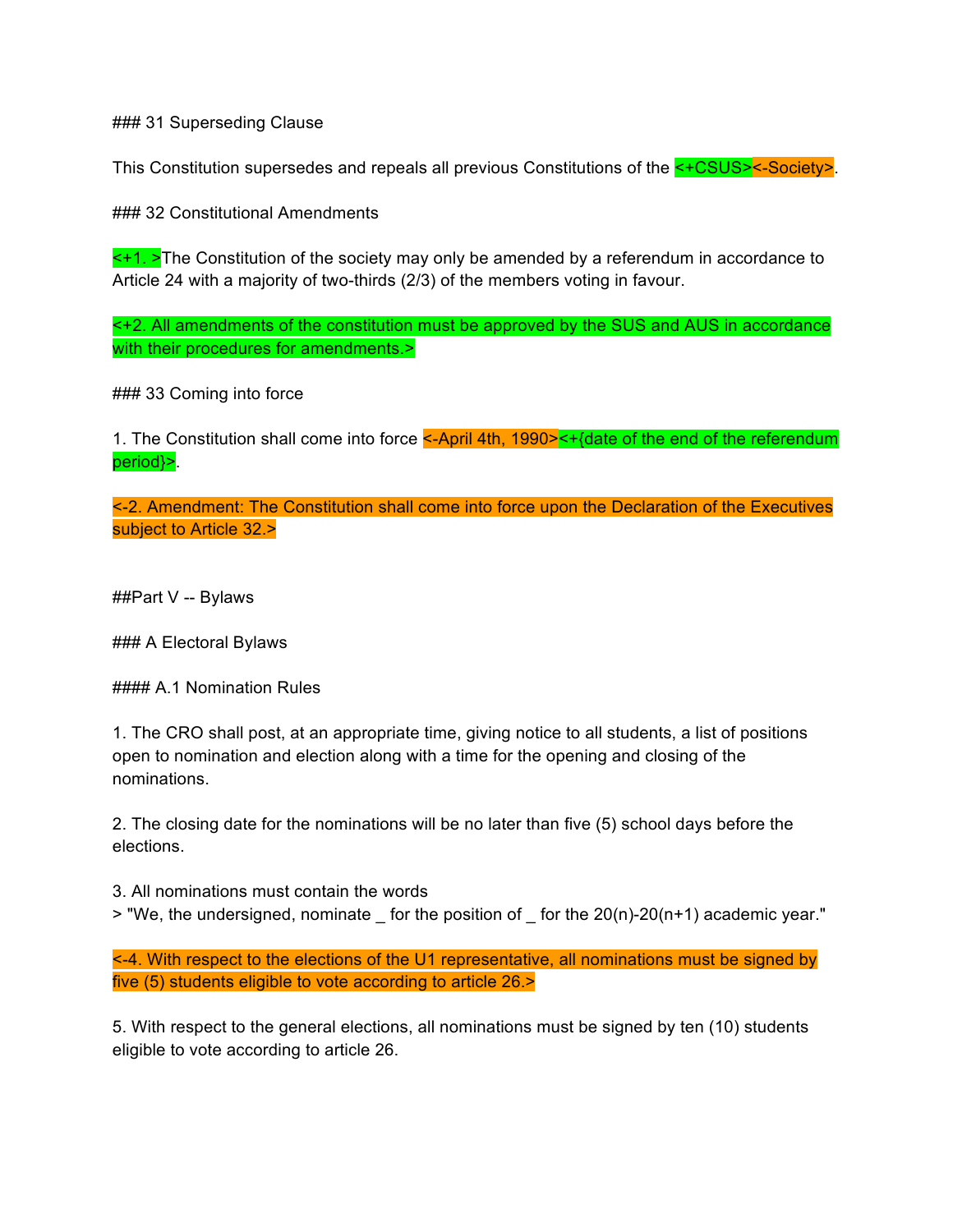6. All nominations must be presented to the CRO before the closing dead line established by the CRO.

7. If at the close of nominations, any position is such that it would result in a vacancy or acclamation, the CRO shall re-open nominations for one (1) additional teaching day.

8. The CRO shall validate the nominations and publicize them within twelve (12) hours of the closing of the nominations.

#### A.2 Campaigning Rules

1. The CRO shall post the date, time and location of the elections at least five (5) school days before the elections.

2. The campaign period for all candidates will commence one week before the election and will end at 23:00 hrs. of the day before the election.

3. The posting of notices and signs must conform to the general rules of the University concerning the placing of such materials on the University premises.

4. The CRO may designate rules from time to time with respect to the placing of such materials in the University.

5. The CRO may set a maximum spending limit of which the CSUS will reimburse each candidate a predetermined amount. (Ensure that all candidates get to spend the same amount).

6. All receipts (except for the use of an automobile and public transport) must be turned over to the CRO before the end of the voting period. The CRO has the right to refuse a (all) receipt(s) that are not deemed to be proper, official or otherwise.

#### A.3 Balloting Rules

1. The CRO shall be responsible for appointing polling clerks.

(a) Polling clerks shall be paid the minimum wage/hour, or a predetermined amount not to be less that the (hours \* minimum wage) formula.

2. Balloting shall be done in accordance to article 26.

3. Before polls open, the CRO shall cast his vote and seal it under guard of the President and Vice-President Administration of the Society. The vote of the CRO shall only be opened in the case of a tie in which case it will only be used to break a particular tie(s).

#### A.4 Count, Recount and Protests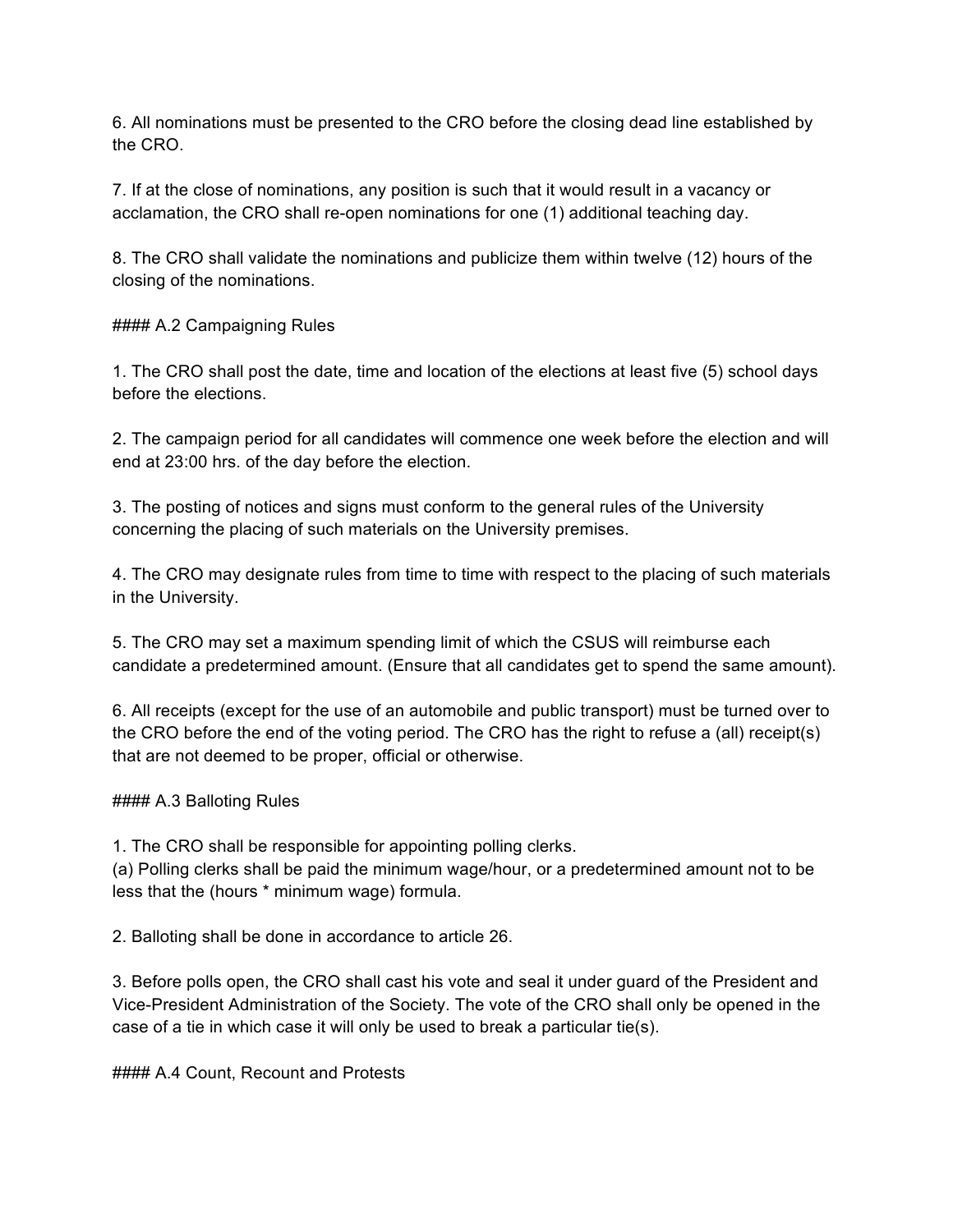1. Ballots shall be counted as soon as practicable after the closing of the polls under the supervision of the CRO and those whom the CRO designate to assist him.

2. No ballot shall be counted in the presence of less than two persons.

3. Ballot shall be rejected if they are deemed spoiled by the CRO.

4. When the counting of the ballots has been completed, the CRO will announce the results to the candidates. The results shall then be posted publicly.

5. All complaints, protest or petitions for a recount must be made to the CRO no later than three (3) school days following the closing of the polls.

#### A.5 Invalidation

The CRO shall invalidate the election if upon investigation it is evident that there was a gross violation of these bylaws such as to:

1. disenfranchise eligible voters;

- 2. permit ineligible persons to vote;
- 3. mislead voters in their choice;
- 4. interfere with voting on election days.

5. groups running as a party (be it official or unofficial). If a group of candidates decide to run as a collective, then the CRO shall give notice that such action is illegal, as well, as advertisement with the names of collective candidates.

### B Bylaw Amendments

Amendments to the by-laws may be made at any meeting of the CSUS Executive Council and must be approved by two-thirds (2/3) of those present and voting.

<-

------------------------------------

#### ## ANNEX 1 : Impeachment

Any member of the Executive Council who is derelict of duty shall be subject to impeachment proceedings upon ten (10) academic days written notice by the Executive Council if the day, time and place of the proceedings, to be delivered personally or by prepaid registered mail. For the purpose of this section, a member of the Executive shall be deemed to be derelict of duty if :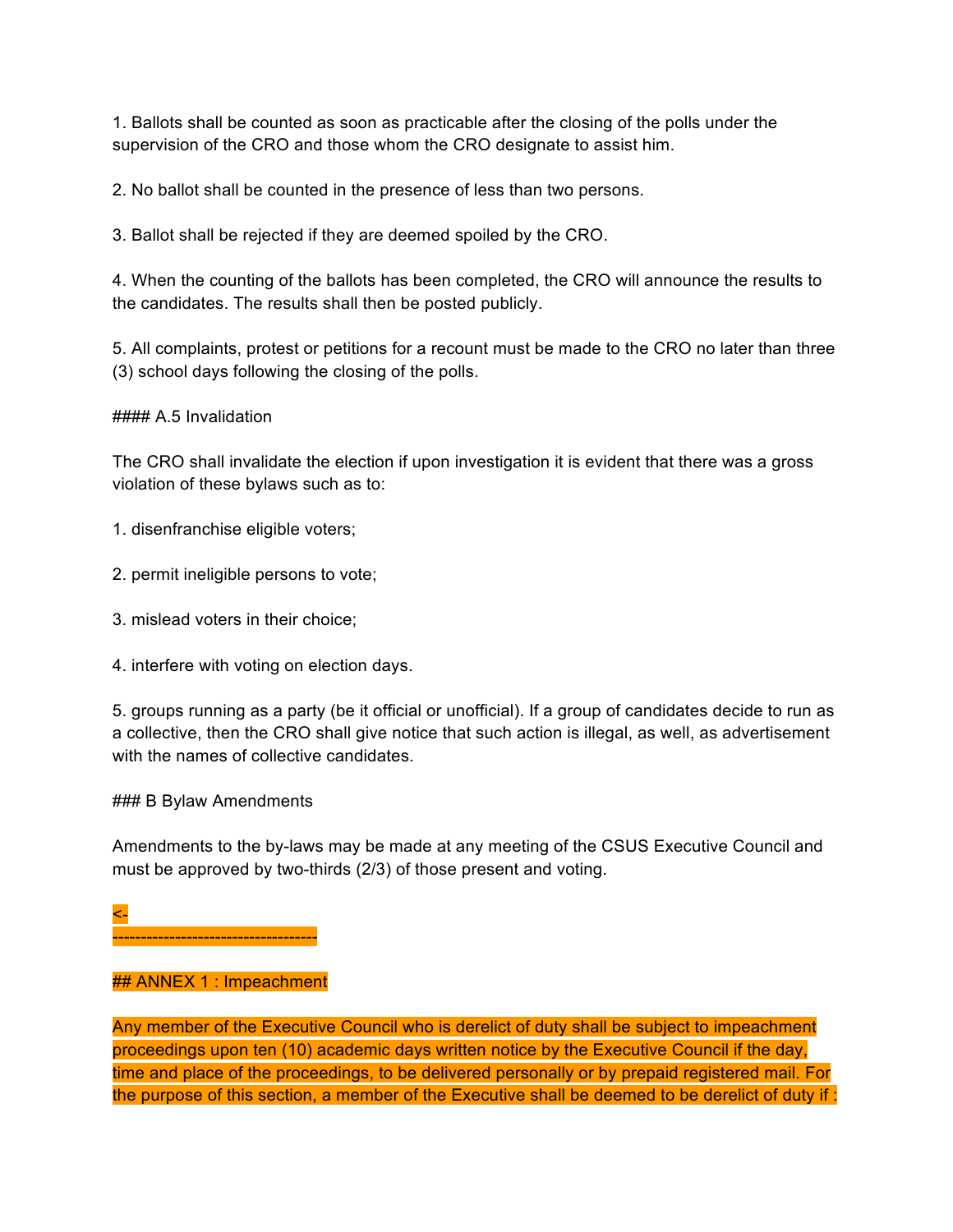a) (s)he is elected in contravention of the By-Laws and/or legally adopted proceedings of the Society;

b) once elected, (s)he knowingly contravenes the By-Lays and/or legally adopted proceedings of the Society;

c) (s)he fails to fulfill the duties imposed upon him/her by the By-Laws and/or legally adopted proceedings of the Society;

d) (s)he contravenes the Society's code of ethics in Annex B;

e) (s)he fails to attend two out of three consecutive scheduled meetings of the Executives without having given prior acceptable notice of absence, or displays a repeated and marked tendency to be absent from meetings of the Society.

The subject of the impeachment procedures, as well as the complaint(s) shall each and all be entitled present their respective cases before the Society prior to the impeachment vote. The subject of the proceedings may only be impeached by a two-thirds (2/3) majority of those eligible, present and voting, excluding the Chairperson. In the event of a tie, the Chair shall vote to break the tie.

### IMPEACHMENT PROCEDURES

The impeachment proceedings shall be as follows:

a) All proceedings shall be subject to Article 11 (a to i) of the Canadian Charter of Rights and Freedom (concerning the rights of the accused). The proceedings shall be in either of the official languages.

b) On the appointed day of the proceedings, the Chairperson of the proceedings will summarize the list of charges that have been filed against the individual (hereafter, the accused shall be refereed to as the "individual").

c) The Chairperson of the proceedings shall be appointed by the Executive Council prior to the proceedings. The VP Administration shall be the secretary of the proceedings. In the event the VP Administration is being impeached, the Chair shall designate a Secretary from amongst the members of the Society. The individual may not be the chair of his/her proceedings, nor is (s)he allowed to be the secretary of the proceedings. The individual shall not be allowed to vote at such proceedings.

d) The proceedings will be to determine if the individual is guilty or not guilty of the charge(s). Evidence shall be presented at the hearing. Anyone testifying as a witness against the individual